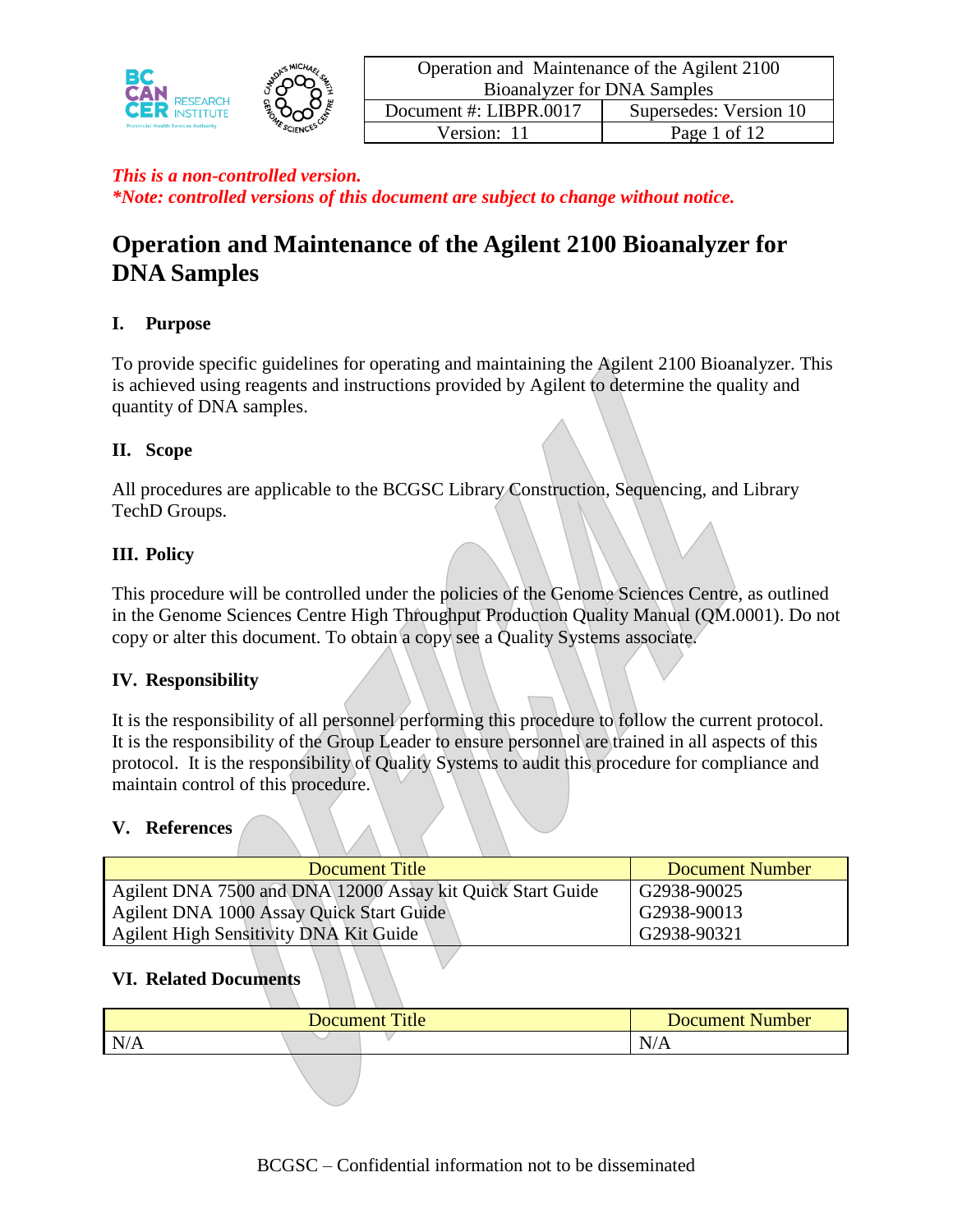

| Operation and Maintenance of the Agilent 2100    |              |  |  |
|--------------------------------------------------|--------------|--|--|
| <b>Bioanalyzer for DNA Samples</b>               |              |  |  |
| Supersedes: Version 10<br>Document #: LIBPR.0017 |              |  |  |
| Version: 11                                      | Page 2 of 12 |  |  |

#### **VII.Safety**

All Laboratory Safety procedures will be complied with during this procedure. The required personal protective equipment includes a laboratory coat and gloves. See the safety data sheet (SDS) for additional information.

## **VIII. Materials and Equipment**

| <b>Name</b>                                         | Supplier             | Number: #      |              | Model or Catalogue # |
|-----------------------------------------------------|----------------------|----------------|--------------|----------------------|
| Small Autoclave waste bags 10"X15"                  | Fisher<br>Scientific | $01 - 826 - 4$ |              | ✓                    |
| Ice bucket - Blue                                   | Fisher               | 11-676-36      |              | $\checkmark$         |
| wet ice                                             | In house             | N/A            |              | N/A                  |
| Gilson P2 pipetman                                  | Mandel               | GF-44801       |              | ✓                    |
| Gilson P10 pipetman                                 | Mandel               | GF-44802       |              | $\checkmark$         |
| Gilson P1000 pipetman                               | Mandel               | GF-23602       |              | $\checkmark$         |
| Diamond Filter Tips 10µL                            | Mandel               | GF-F171203     |              | $\checkmark$         |
| Diamond Filter Tips 1000µL                          | Mandel               | GF-F171703     |              | $\checkmark$         |
| Galaxy mini-centrifuge                              | <b>VWR</b>           | 37000-700      |              | $\checkmark$         |
| VX-100 Vortex Mixer                                 | Rose Scientific      | S-0100         |              | $\checkmark$         |
| Large Kimwipes                                      | Fisher $\vee$        | 06-666-117     |              | $\checkmark$         |
| Black ink permanent marker pen                      | <b>VWR</b>           | 52877-310      |              | ✓                    |
| Eppendorf BenchTop Refrigerated Centrifuge<br>5810R | Eppendorf            | 5810 R         |              | $\checkmark$         |
| Agilent DNA 1000 Kit                                | Agilent              | 5067-1504      |              | $\checkmark$         |
| Agilent DNA 1000 Reagents                           | Agilent              | 5067-1505      |              | $\checkmark$         |
| Agilent DNA 7500 Kit                                | Agilent              | 5067-1506      |              | $\checkmark$         |
| <b>Agilent DNA 7500 Reagents</b>                    | Agilent              | 5067-1507      |              | $\checkmark$         |
| Agilent DNA 12000 Kit                               | Agilent              | 5067-1508      |              | $\checkmark$         |
| Agilent DNA 12000 Reagents                          | Agilent              | 6067-1509      |              | $\checkmark$         |
| Agilent High Sensitivity DNA Kit                    | Agilent              | 5067-4626      |              |                      |
| <b>Chip Priming Station</b>                         | Agilent              | 5065-4401      |              | $\checkmark$         |
| <b>IKA Vortex Mixer</b>                             | Agilent              | <b>MS2-S8</b>  | ✓            |                      |
| Agilent 2100 Bioanalyzer                            | Agilent              |                |              | $\checkmark$         |
| Medicom Safetouch Nitrile gloves-large              | Ultident             | 1137-D         | $\checkmark$ |                      |
| <b>Heat Block ISOTEMP 125D</b>                      | Fisher               |                | ✓            |                      |
| UltraPure DNase/RNase Free water                    | Gibco                | 10977-015      |              | $\checkmark$         |
| 1.5mL Eppendorf Tubes                               | Ambion               | 12400          |              |                      |

# **IX. Procedure**

**Note**: **All Chip priming, running of the Agilent 2100 Bioanalyzer is to be completed on the 6 th Floor. (Figure 1)**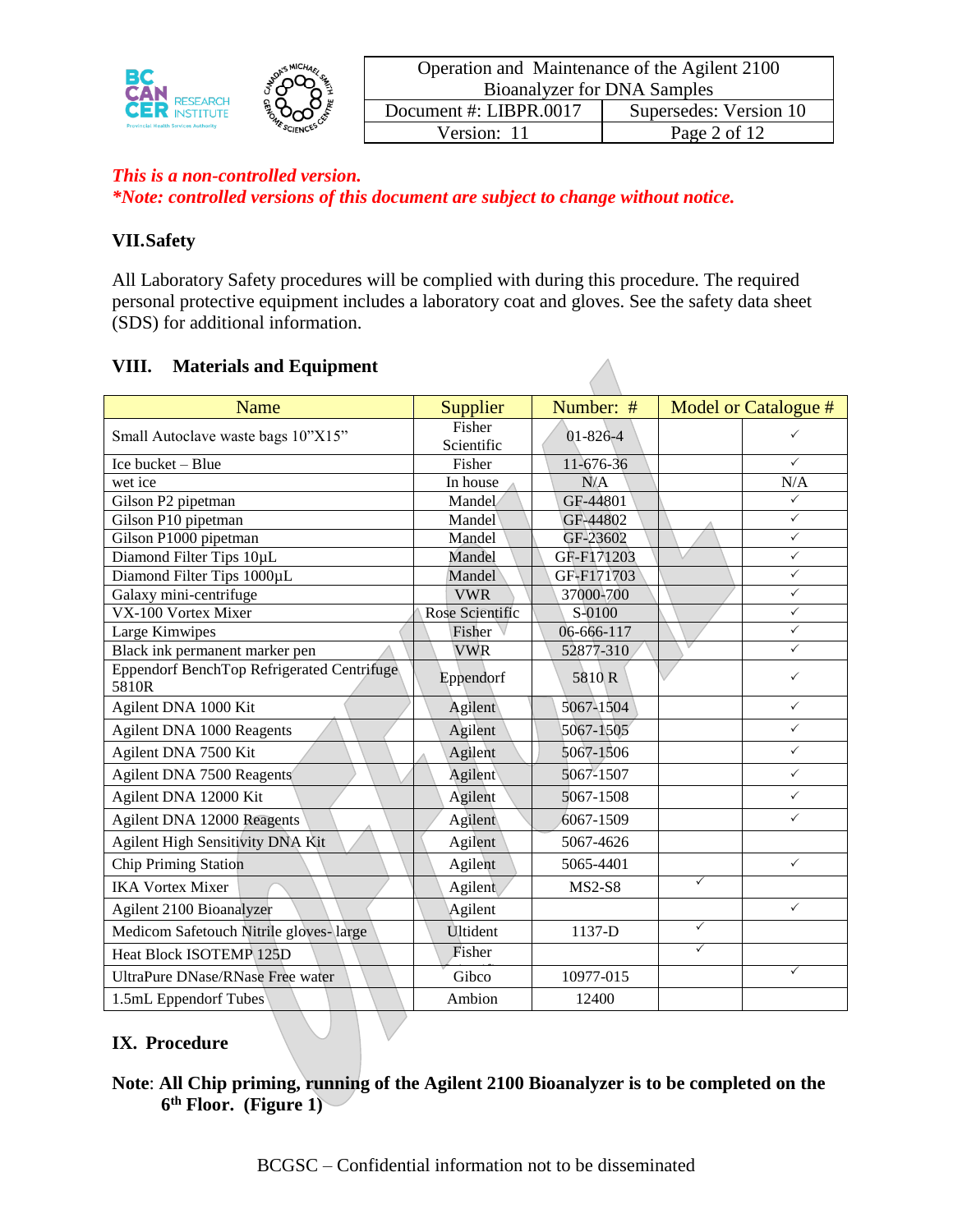

| Operation and Maintenance of the Agilent 2100 |                        |  |  |
|-----------------------------------------------|------------------------|--|--|
| <b>Bioanalyzer for DNA Samples</b>            |                        |  |  |
| Document #: LIBPR.0017                        | Supersedes: Version 10 |  |  |
| Version: 11                                   | Page 3 of 12           |  |  |



**Figure 1: Agilent 2100 Bioanalyzer System**

- **1. Agilent 2100 Bioanalyzer System Determine Which Assay Is Needed Based On Sample Type and bp Fragment size**
	- 1.1. DNA samples can be analyzed on Agilent DNA 1000, DNA 7500, DNA 12000, or Agilent High Sensitivity DNA chips.
	- 1.2. With the expected DNA sample sizing range, select the appropriate assay based on the following table:

| <b>Specification</b>  | <b>Agilent DNA</b><br>1000 | Table 1. Determining the rightile Cinp to Ose<br><b>Agilent DNA</b><br>7500 | <b>Agilent DNA</b><br>12000 | <b>Agilent High</b><br><b>Sensitivity</b> |
|-----------------------|----------------------------|-----------------------------------------------------------------------------|-----------------------------|-------------------------------------------|
| Sizing range          | 25-1000bp                  | $100 - 7500$ bp                                                             | 100-12000bp                 | 50-7000bp                                 |
| Quantitative<br>range | $0.1 - 50$ ng/ $\mu L$     | $0.5 - 50$ ng/ $\mu$ L                                                      | $0.5 - 50$ ng/ $\mu$ L      | $5-500$ pg/ $\mu$ L                       |

#### **Table 1: Determining the Agilent Chip to Use**

#### **2. Replacing the Chip Priming Station Syringe**

- 2.1. Put on a clean pair of gloves.
- 2.2. Unscrew the old syringes from the lid of the Chip Priming Station (see Figure 2).
- 2.3. Remove the plastic cap of the new syringe and insert it into the clip.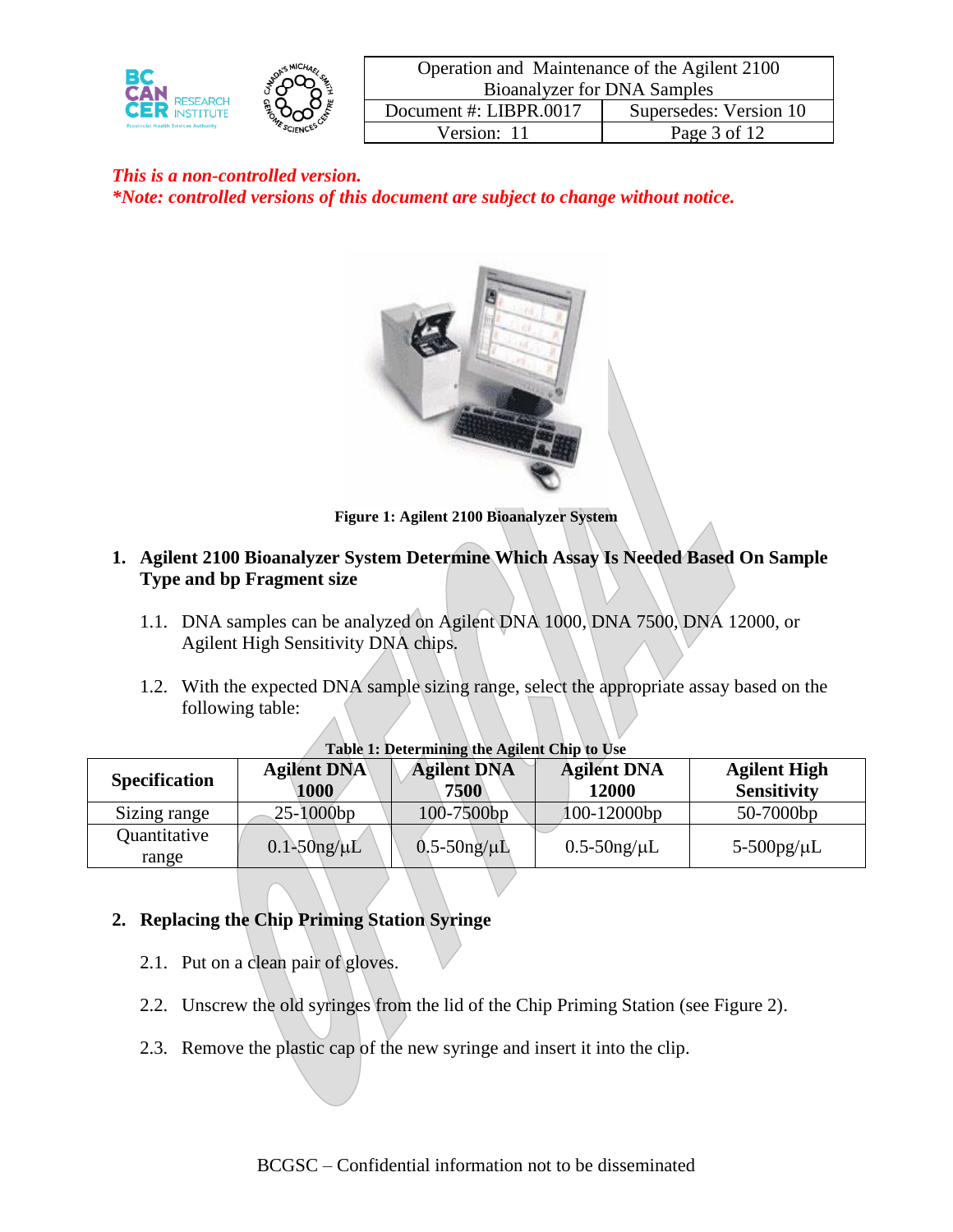

2.4. Slide it into the hole of the luer lock adapter and screw it tightly to the Chip Priming Station.



# **3. Setting Up and Running the Chip**

- 3.1. Put on a clean pair of gloves.
- 3.2. Remove the reagents for the desired kit from the  $4^{\circ}$ C fridge (and allow them to equilibrate to room temperature for 30 minutes before use. Put reagents in pre-made box that shelters dye and gel-dye mix from light.
- 3.3. Arrange samples by approximate lowest to highest concentration. Arrange in the order as they will be loaded onto the chip to prevent mix-up.
- 3.4. Ensure that the Chip Priming Station is set up correctly for type of chip being run. The base plate should be in position "C".
- 3.5. Check that the correct electrode cartridge head is being used. If the electrode cartridge head needs to be changed then it is important that the 2100 Bioanalyzer is off.
- 3.6. Clean the electrode before (and after) as follows: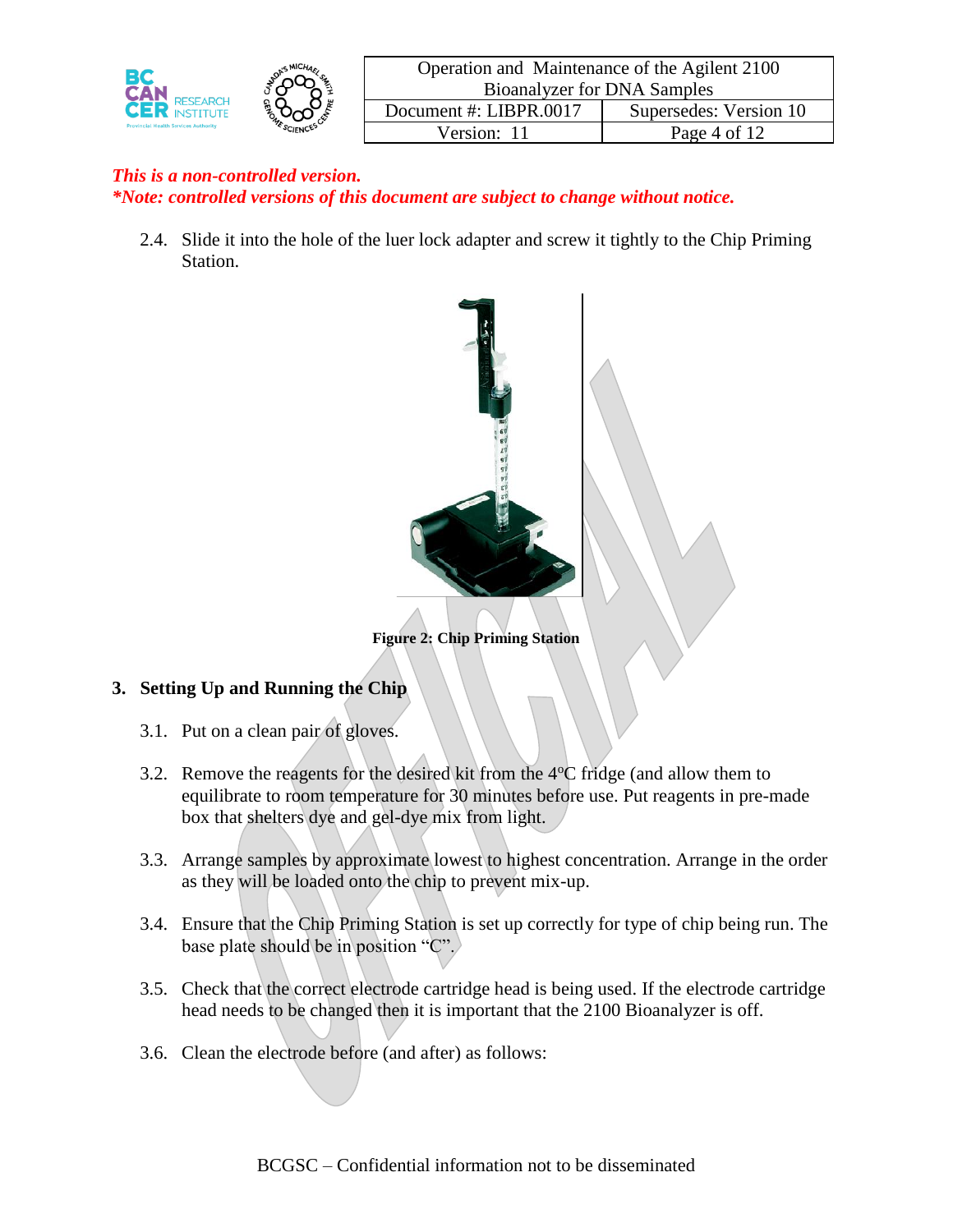- 3.6.1. Slowly fill one of the wells of the electrode cleaner chip with 350µL of fresh RNase-free water.
- 3.6.2. Never fill too much fluid in the electrode cleaner. This could cause liquid spill which may cause leak currents between electrodes.
- 3.6.3. Open the lid and place electrode cleaner chip in the Agilent 2100 Bioanalyzer.
- 3.6.4. Close the lid and leave it closed for 1 minute.
- 3.6.5. Open the lid and remove the electrode cleaner chip. Leave the lid open for 10 seconds to allow the water on the electrodes to evaporate.
- 3.6.6. Make sure there is a date on the cleaner chips and keep for the end of protocol cleaning. Following the end of protocol cleaning, tap out the liquid of each cleaner chip and leave upside down on a paper towel adjacent to the Bioanalyzer.
- 3.7. Ensure the syringe clip is secured in the **very bottom position for DNA1000 assay and High Sensitivity assay**, and in the **very top position for DNA7500 and DNA12000 assay**.

## **4. Preparing the Gel Dye Mix**

- 4.1. Allow DNA dye concentrate and DNA gel matrix to equilibrate to room temperature 30 minutes. Vortex and spin down.
- 4.2. Add DNA dye concentrate to a DNA gel matrix vial.

|                                      | <b>DNA 1000</b><br><b>Assay</b> | <b>DNA 7500</b><br><b>Assay</b> | <b>DNA 12000</b><br><b>Assay</b> | <b>HS DNA Assay</b> |
|--------------------------------------|---------------------------------|---------------------------------|----------------------------------|---------------------|
| <b>DNA Dye</b><br><b>Concentrate</b> | $25 \mu L$                      | $25\mu L$                       | $25\mu L$                        | $15 \mu L$          |
| <b>DNA Gel</b><br><b>Matrix</b>      | $500 \mu L$                     | $500 \mu L$                     | $500 \mu L$                      | $300 \mu L$         |
|                                      |                                 |                                 |                                  |                     |

#### **Table 2: DNA dye concentrate and DNA gel matrix volume ratio for each DNA assay type**

- 4.3. Vortex the solution well and spin down briefly. Transfer to spin filter.
- 4.4. Centrifuge for 10 minutes at room temperature.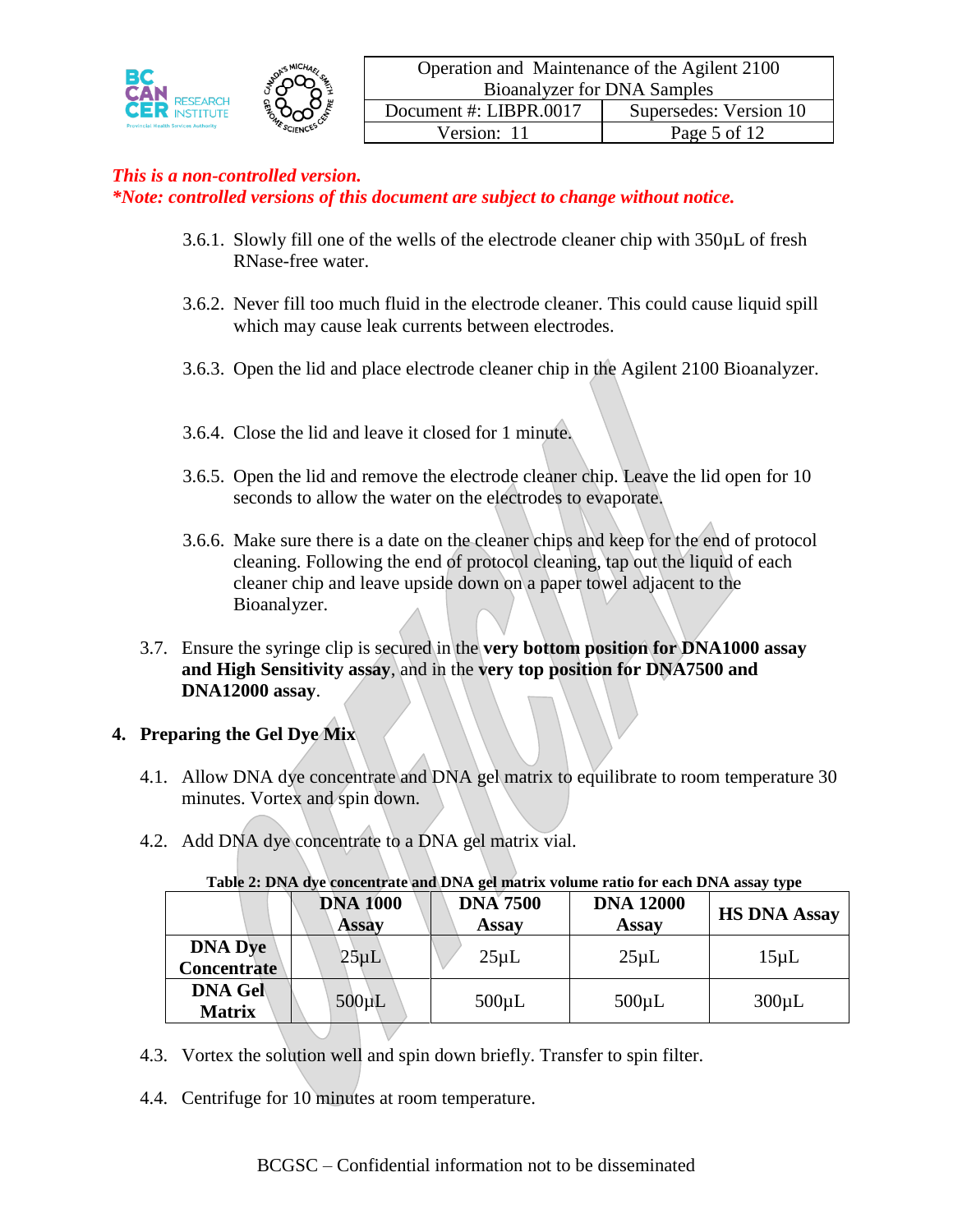

| Table 3: Centrifugation of the gel dye mix for each DNA assay type |                 |                 |                  |               |
|--------------------------------------------------------------------|-----------------|-----------------|------------------|---------------|
|                                                                    | <b>DNA 1000</b> | <b>DNA 7500</b> | <b>DNA 12000</b> | <b>HS DNA</b> |
|                                                                    | Assav           | <b>Assay</b>    | Assav            | Assav         |
|                                                                    | 2250            | 1500            | 500              | 2250          |
| rpm                                                                | 4895            | 4000            | 4000             | 4895          |

- 4.5. Remove the filter and label the tube as "Filtered Gel Matrix" with the date, your initials and the expiry date.
- 4.6. Use the filtered gel within 4 weeks. Discard afterwards.

#### **5. Agilent 2100 Expert Software**

- 5.1.Turn on the Agilent 2100 Bioanalyzer by flipping the switch at the rear of the instrument. A green light will come on.
	- 5.1.1. Login to the computer supporting the Agilent 2100 Bioanalyzer and double click on the "2100 Expert" icon.
	- 5.1.2. The screen of the software appears in the *Instrument* context.
	- 5.1.3. Click on the *Assay Selection* icon and choose the correct assay to be run. Enter the number of samples to be run in the appropriate box.
	- 5.1.4. Under "Destination" click on the circle adjacent to "Custom" and save the file under *R:Library Core* $\langle O C \rangle$ *Agilent* $\langle D N A$ . Clinical Sequencing users must save to the appropriate Clinical folder on the S:\ drive as directed by the clinical SOP. Identify the chip with the next assay# by entering this new *assay#* in the file prefix section (refer to whiteboard to naming scheme: **DNA#** (Assay).) Note: This last step is not necessary for Clinical Sequencing users.
	- 5.1.5. Change the Assay number on the whiteboard to the Assay number currently being run. Note: This step is not necessary for Clinical Sequencing users.

#### **6. Chip Priming**

- 6.1. Set a timer for the appropriate priming time.
- 6.2. Remove a new DNA chip from its sealed bag.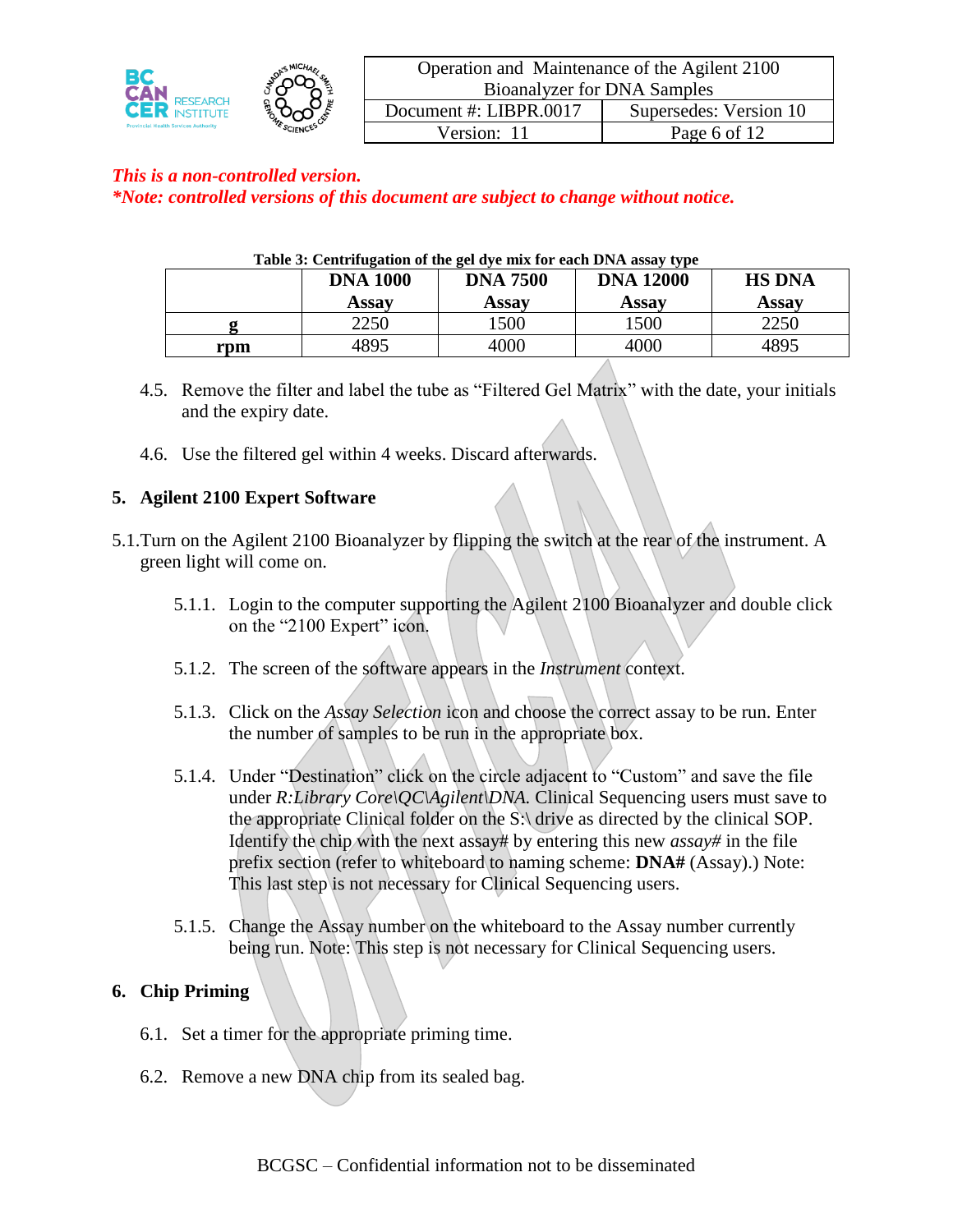|                                     |                        | Operation and Maintenance of the Agilent 2100 |              |  |
|-------------------------------------|------------------------|-----------------------------------------------|--------------|--|
|                                     |                        | <b>Bioanalyzer for DNA Samples</b>            |              |  |
| <b>RESEARCH</b><br><b>INSTITUTE</b> | Document #: LIBPR.0017 | Supersedes: Version 10                        |              |  |
| <b>Ith Services Authority</b>       |                        | Version: 11                                   | Page 7 of 12 |  |

- 6.3. When pipetting the gel dye mix, be careful not to draw up any particles that may sit at the bottom of the tube. Pipette 9.0µL of the gel dye mix into the bottom of the well marked G (with black circle). Take care not to introduce bubbles when dispensing the gel dye mix. If bubbles are present, very gently tap the chip on the bench top or remove the gel dye mix from the well and repipette  $9.0\mu$ L. The chip will not run properly if air gaps are pushed into the capillaries.
- 6.4. Ensure the lever clip is in the correct position. Raise the syringe plunger to the 1mL mark.

| Table 4: Clip position and chip priming time for each DNA assay type |  |  |  |
|----------------------------------------------------------------------|--|--|--|
|                                                                      |  |  |  |

|                       | <b>DNA 1000</b><br>Assav | <b>DNA 7500</b><br>Assav | <b>DNA 12000</b><br>Assav | <b>HS DNA</b><br>Assav |
|-----------------------|--------------------------|--------------------------|---------------------------|------------------------|
| <b>Clip Postition</b> | bottom                   | top                      | top                       | bottom                 |
| <b>Priming Time</b>   | m <sub>1</sub> n         | $30 \text{ sec}$         | 30 <sub>sec</sub>         | min                    |

- 6.5. Place the chip onto the Chip Priming Station. Lock the Chip Priming Station.
- 6.6. Press the plunger until it is held by the clip. Start the timer.
- 6.7. When the priming time has finished, release the clip. Allow the plunger to rise by itself.
- 6.8. Wait for 5 seconds before slowly pulling the plunger back to the 1mL mark.
- 6.9. Remove the chip from the Chip Priming Station.

## **7. Loading the Remaing Gel Dye Mix and DNA Marker**

- 7.1. Pipette 9.0µL of gel dye mix into the remaining wells marked G.
- 7.2. Pipette 5.0µL of DNA Marker into every sample well and the ladder well.

## **8. Loading the Ladder and samples**

- 8.1. Pipette 1.0µL of DNA ladder into the ladder well.
- 8.2. Pipette 1.0µL of sample into each of the sample wells.
- 8.3. Pipette 1.0µL of DEPC-water or DNA Marker into each unused sample well.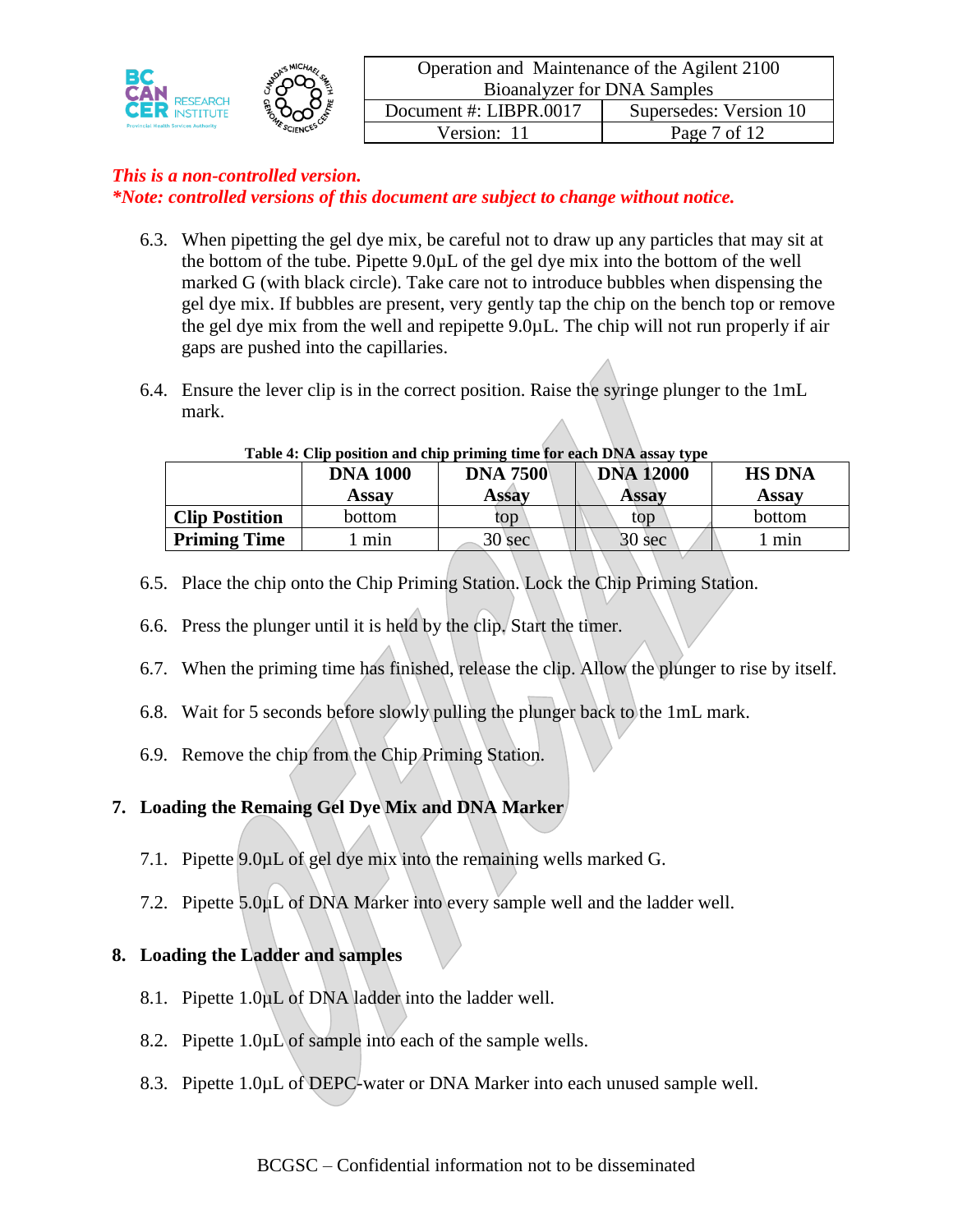

- 8.4. Put the chip in the Agilent Vortex Mixer adapter and secure with labeling tape if necessary. Set speed at **2200 rpm** and vortex chip for one minute. *A prepared chip must be loaded within 5 minutes.*
- 8.5. Open the lid of the Bioanalyzer and carefully place the chip into the receptacle. The chip will only fit one way.
- 8.6. Carefully close the lid. The electrodes fit into the well of the chip. The 2100 Expert software should display the appropriate assay chip on the screen.
- 8.7. Ensure that the appropriate assay has been selected.
- 8.8. Ensure the file will save to the appropriate directory. If unsure, check with a supervisor. Enter the ID Naming Scheme in File Prefix box - Add the EQU Number of the Agilent Bioanalyzer that is being used to analyze the sample after the DNA Chip # (DNA#XXX\_EquXXX)
- 8.9. Check on the white board to see what the next available DNA Chip  $\#$  is and enter it into the File Prefix in the following format: DNA#272\_Equ2902. Note: This step is not necessary for Clinical Sequencing users.
- 8.10. Enter the sample information, including the Library ID, PCR cycles, Initials, and any other information such as dilution if applicable, in the chip summary table. Note: This step is not necessary for Clinical Sequencing users.
- 8.11. Click the Start button in the upper right window. Ensure that the instrument is running properly after downloading the script prompt (ie. No error message is displayed).
- 8.12. If auto export is not set up, please export your agilent run to \\isaac\labinstruments\Bioanalyzer\_Run\Exports

## **9. Shutdown and Cleaning**

- 9.1. Immediately after the chip is finished, remove the chip from the receptacle of the Bioanalyzer and dispose of it in the waste container adjacent the instrument.
- 9.2. Refer to Steps 3.6.3 to 3.6.6 for the appropriate cleaning procedure.
- 9.3. Close the software and log off of the computer. Turn off the monitor as well. Switch off the Agilent 2100 BioAnalyzer.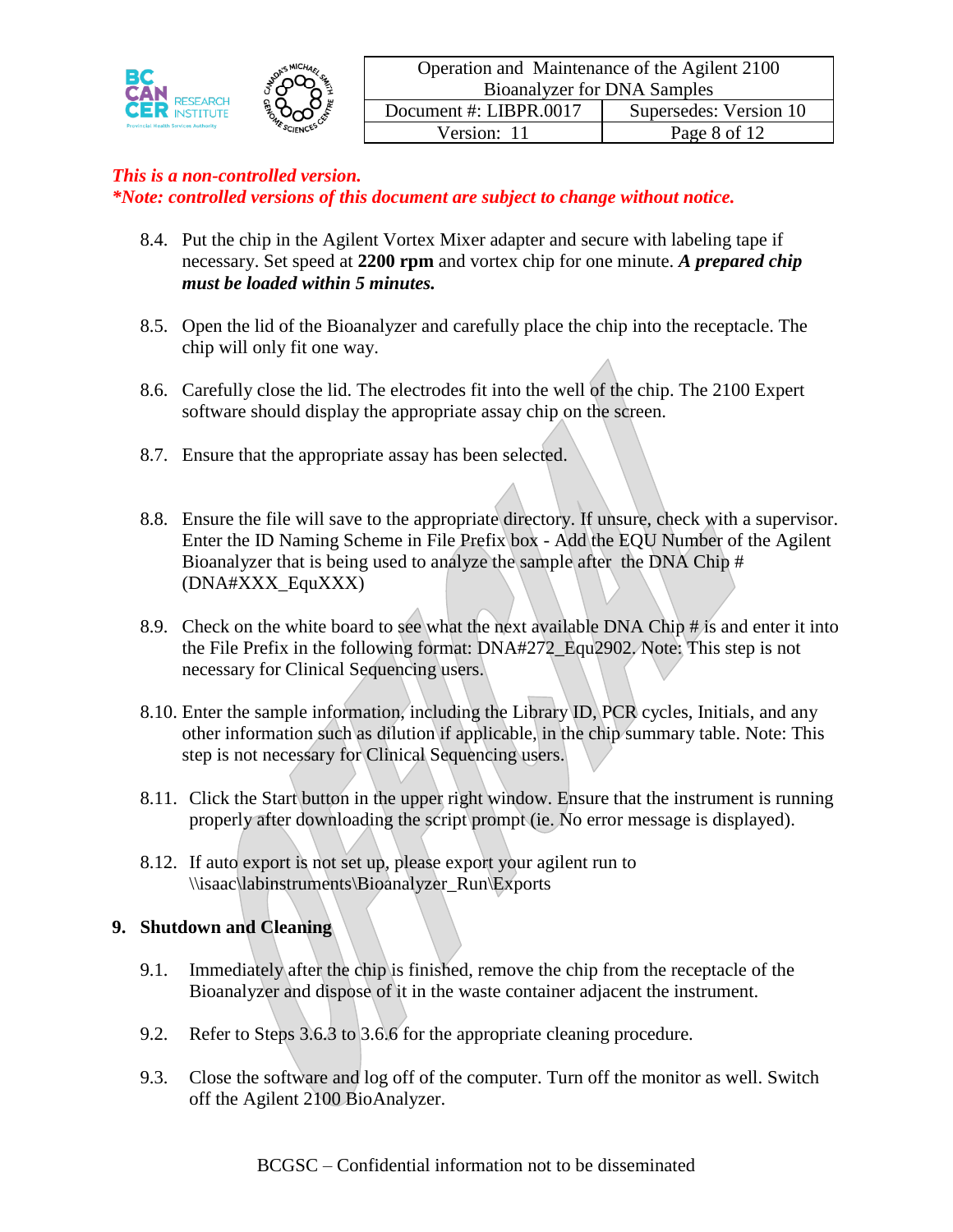|                                             |             | Operation and Maintenance of the Agilent 2100 |                        |  |
|---------------------------------------------|-------------|-----------------------------------------------|------------------------|--|
| <b>BC</b>                                   |             | <b>Bioanalyzer for DNA Samples</b>            |                        |  |
| <b>RESEARCH</b><br>ČER                      |             | Document #: LIBPR.0017                        | Supersedes: Version 10 |  |
| <b>Provincial Health Services Authority</b> | Version: 11 | Page 9 of 12                                  |                        |  |

#### **10. Approval of Agilent Runs**

For runs approval, ensure the ladder has been run properly. Below are examples of ladders for the DNA1000 assay and the High Sensitivity assay:

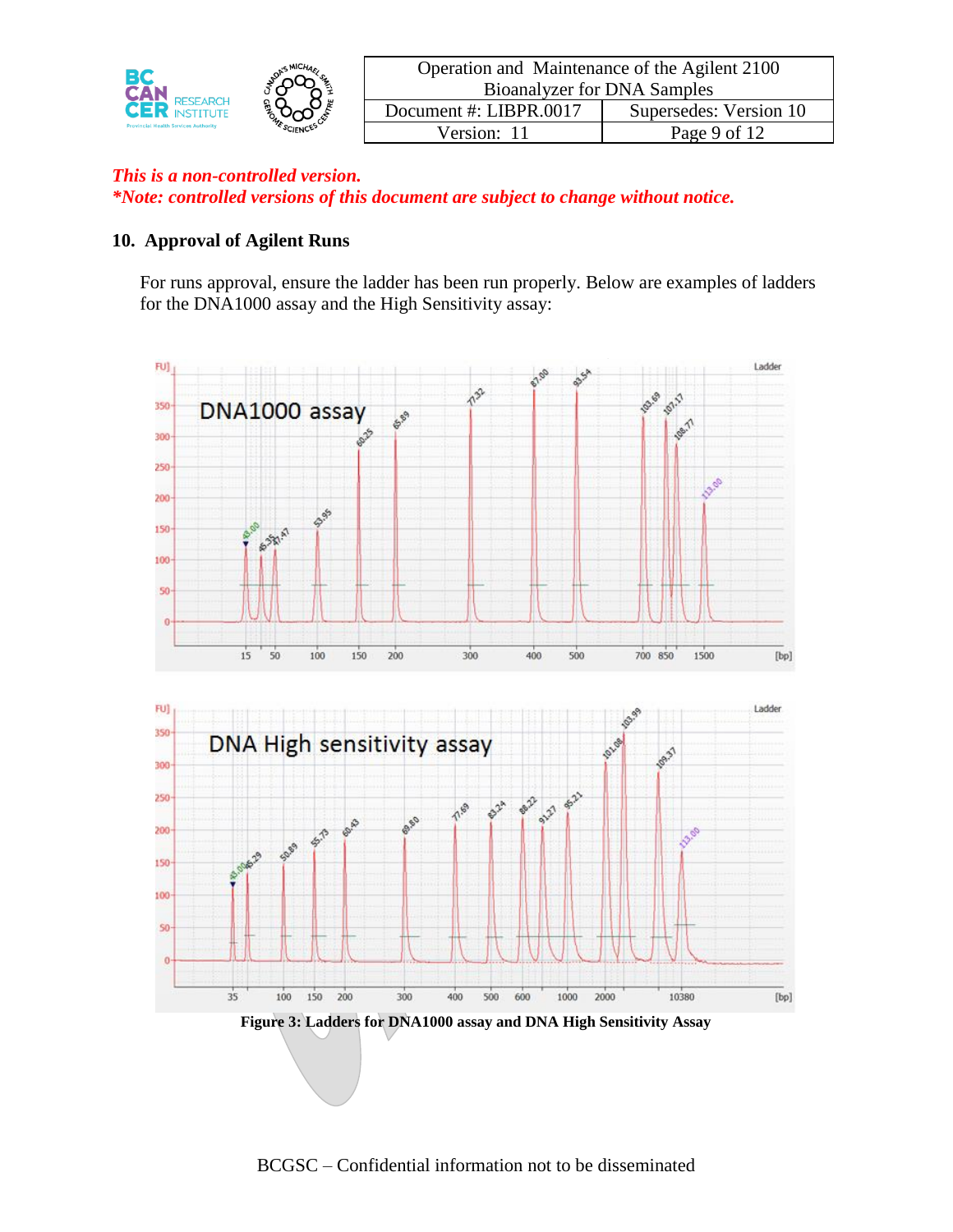

# **Appendix A**

## **1. Creating Bioanalyzer Runs for your Samples**

- 1.1. Under the Lib\_Construction tab, scan in your samples and the Agilent equ# that you used .
- 1.2. A list will be generated of all the samples that you have scanned in.
- 1.3. In the "Sample Positions" table, fill in the position each sample loaded on the Agilent chip. Even though it is a 4x4 well chip, only the sample wells will be 'numbered'. So in row 1 of the chip, you have positions 1-3. Row 2 has positons 4-6 and so on. For the DNA assays, there is a maximum of 12 positions except for the HS DNA assay there is a maximum of 11 positions.
- 1.4. Enter in the Chip ID. If you accidentally enter in a Chip ID that was previously used for this assay, your set of samples will be stuck in "pending". The Chip ID must be entered the same format as the assay was saved. Eg DNA#1234\_Equ2902.
- 1.5. One run is created for each sample you scanned in.
- 1.6. To monitor the progress and to view the run results, select the "Bioanalyzer Runs summaries" under the Summaries tab.
- 1.7. Your samples will show up under "Pending Runs".
- 1.8. Once the Runs have been validated by LIMS, your samples will show up in the "Waiting Analysis Runs" section.
- 1.9. Select the samples you want to analyze and select "Add Analysis Data".
- 1.10. Multiple attribute fields will show up for you to fill out. Depending on which stage your QC was done on your samples, you only need to fill in the fields that are applicable to your samples at that time. The value for DNA\_concentration\_ng\_uL attribute will be from the Qubit results. Once you have finished filling out the information, select "Submit Analysis Data".
- 1.11. If the volumes are tracked and all relevant attribute information was entered in the previous step, then LIMS will calculate the molarity of your samples for you.